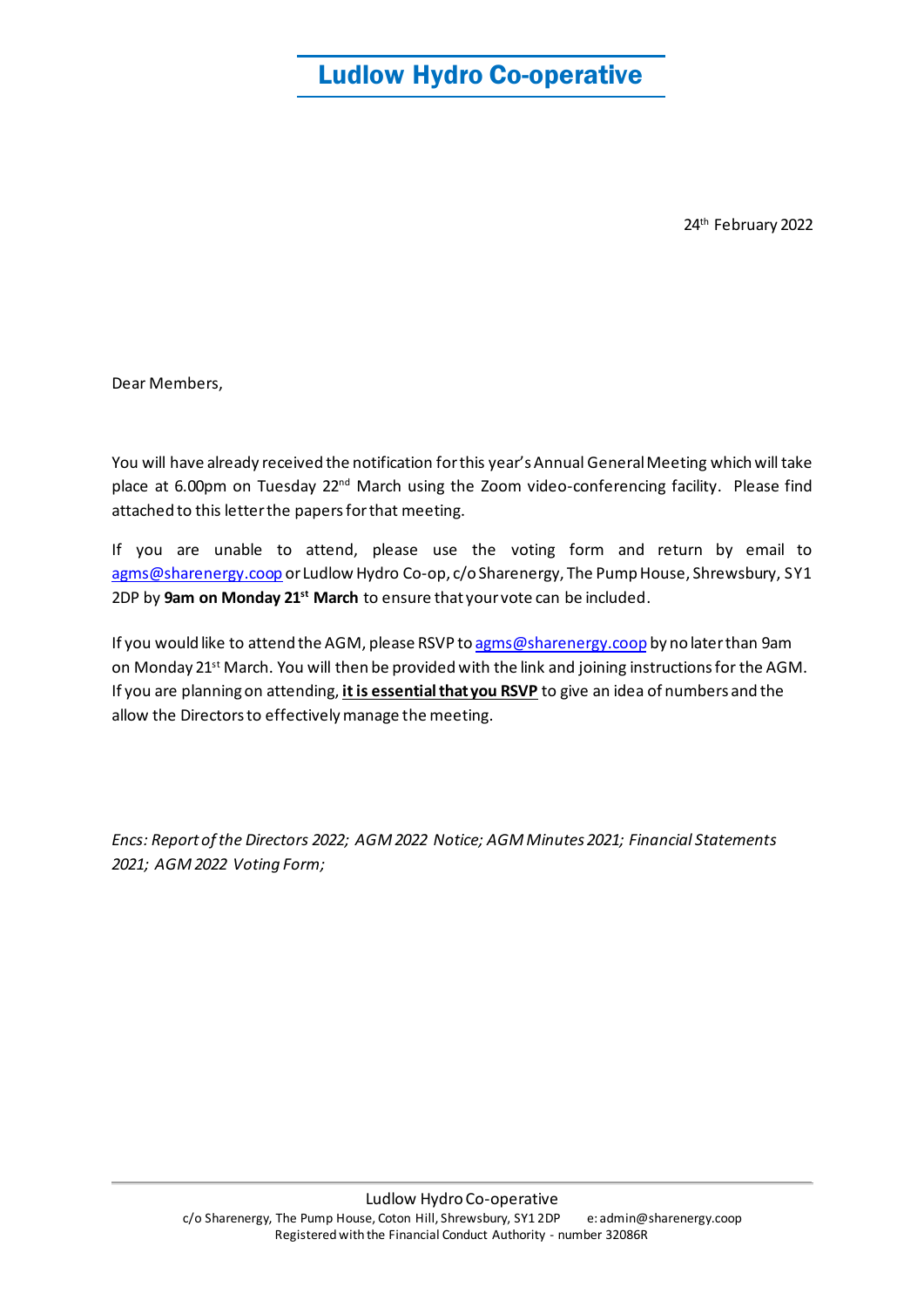# **Report of the Directors**

We had a much calmer year in 2021 - no dramas - and although in general the water levels were pretty low, we managed to meet our target production of 170,000 kWh. This means revenue was down a bit from the previous year, but we are still able to recommend a 6.3%. interest payment

We have realised that a small error was made regarding calculation of your last two capital repayments. We paid 5% of the value of your current holding rather than 5% of your initial holding. We intend to rectify this error and make up the shortfall. The total shortfall is in the region of £7,000 so this will have an impact on our short term cashflow. We therefore propose processing the interest payment before April 5<sup>th</sup> but will need to delay the capital return until after we receive our FiT income for Q3.

Now for the good news: We have received a grant from DEFRA that has enabled us to carry out some flood mitigation measures. We have improved the seal and raised the height of the turbine building. This should help to protect us from future flooding. We will also receive a significant increase in revenue during the second half of 2022. Angus has negotiated a new export tariff that will double our income for our sales to the grid, and our FIT payments will increase by 7.5% in line with RPI from April this year.

As chairman I would once again, on your behalf, like to thank Clive and Denise Walker for all they do to keep the scheme running at full capacity and also your other Directors for all the work they do in making sure we get the best out of our enterprise.

Having served on the board since the beginning, Clare Greener has decided to stand down as a Director. We would like to thank her for her valuable and expert input over the years; we will miss her. Whilst board numbers are still currently sufficient, it is essential that we maintain a full working board to keep the scheme managed and operational. This need not be an onerous task, as we only meet once a quarter, but it does rely on volunteers and we would always welcome a new member to the board.

We look forward to seeing (on screen) as many of you as possible at the meeting.

Yours sincerely,

Anthony Shuster, Chair

On behalf of the Ludlow Hydro Co-operative Board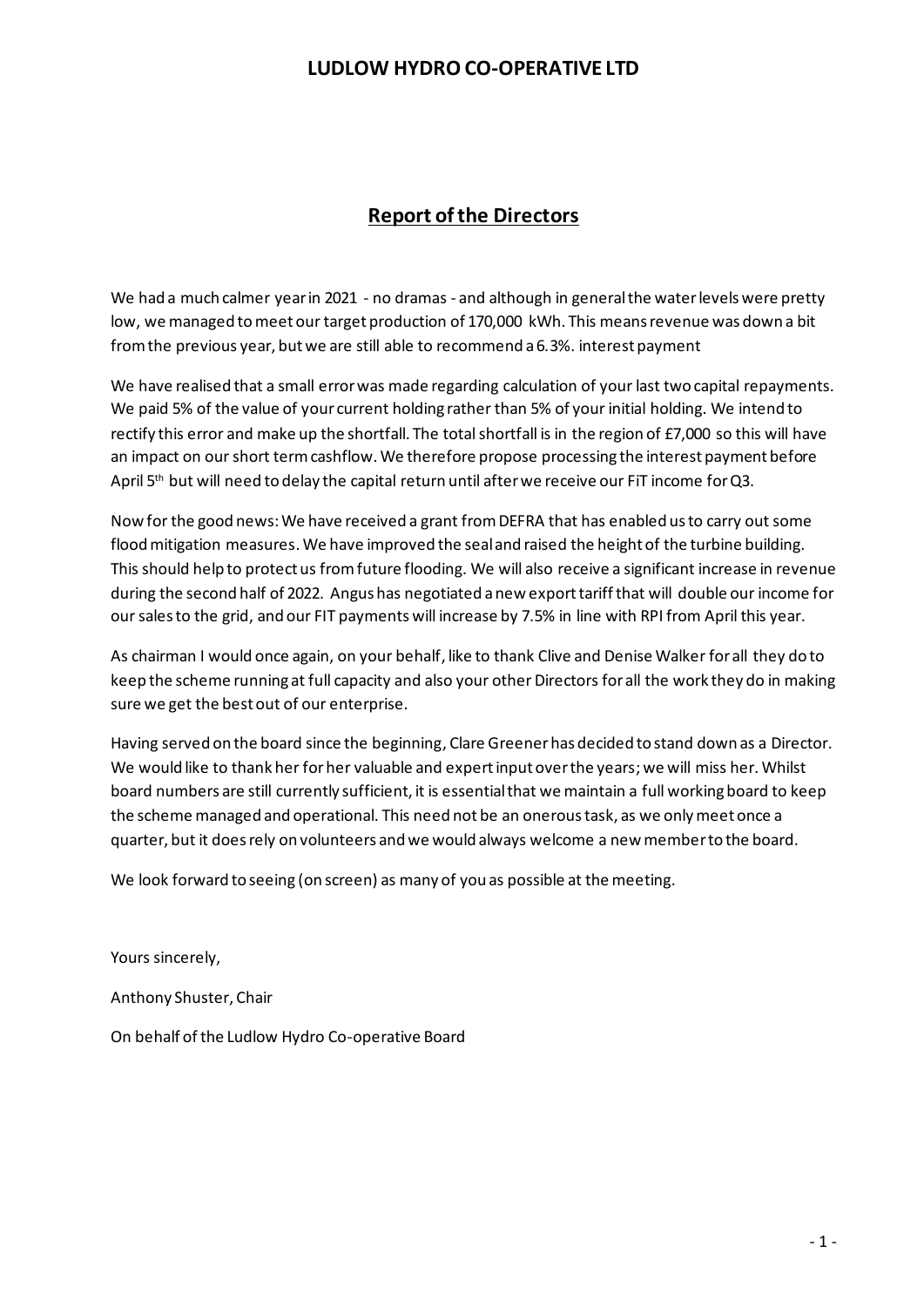## **NOTICE OF ANNUAL GENERAL MEETING**

### TO BE HELD ON 22nd MARCH 2021

NOTICE is given that the Annual General Meeting of members will be held on Tuesday 22<sup>nd</sup> March at 6.00pm using the Zoom video-conferencing facility for the following purposes:

### **AGENDA**

Welcome, introductions and declarations of interest

- 1. To agree the minutes from the last meeting
- 2. In accordance with Section 84 of the Co-operative and Community Benefit Societies Act 2014, a resolution not to undertake a full professional audit of the Society for the year
- 3. To receive and adopt the Report of the Directors and the Annual Accounts for the year ended 31st December 2021
- 4. To make a share interest payment to members at a rate of 6.3% for 2021
- 5. An equal proportion of each members' shares to be bought back by the Society at a rate of £1 per share, reducing each shareholding by 5% (rounded down to the nearest whole share)
- 6. To re-elect Richard Bickerton as a Director of the Society
- 7. To re-elect Mark O'Hanlon as a Director of the Society
- 8. Any Other Business

By order of the Board Registered Office: Ludford Mill Angus Marshall Ludford Company Secretary **Ludlow** Ludlow SY8 1PP

24<sup>th</sup> February 2022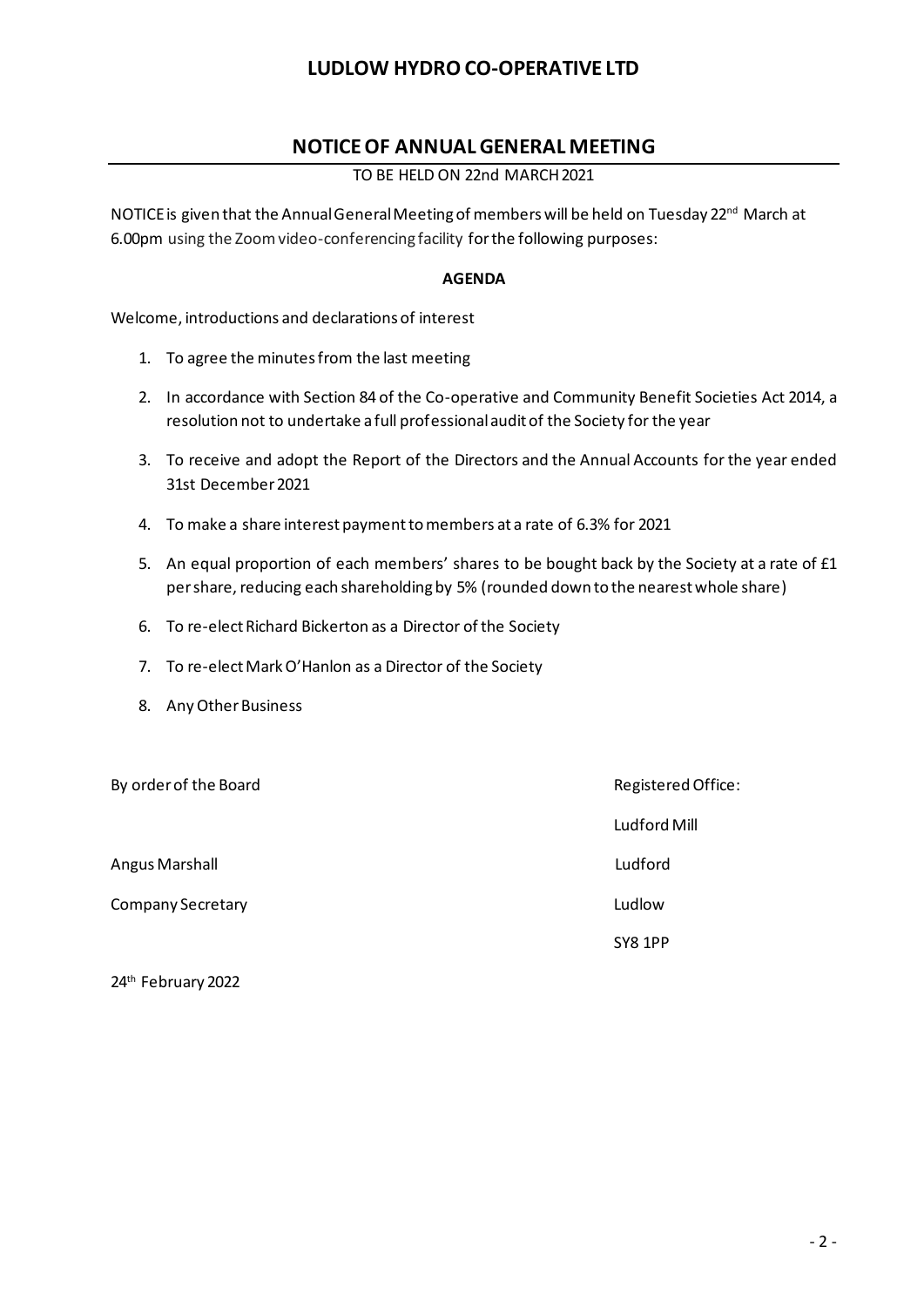# **NOMINATIONS TO THE BOARD**

The Rules allow for a maximum number of seven board members of which one third must retire each year in rotation. Clare Greener will retire and is not seeking re-election. Richard Bickerton and Mark O'Hanlon will retire by rotation and will seek re-election.

### **Retiring Directors Seeking Re-election**

#### **Richard Bickerton**

Richard is a retired chartered civil engineer. In a varied careerhe has worked on contracts in site project management and CAD/CAM designerroles, with some specialization in timber frame restoration and reinforced earth engineering. During this time he has worked for various local, national and international companies at senior management and directorial levels. From 1998 to 2011 he worked for a major IT services outsourcing business, project managing due diligence on global outsourcing deals. Since retiring he has concentrated on his photography, golf and his position as a trustee ofthe Shropshire MusicTrust.

#### **Mark O'Hanlon**

Mark O'Hanlon is a senior project manager and accredited PRINCE2 practitioner. His core experience is in delivering IT project work within the finance sector. Mark has lived in Ludlow since 2004 and has always been an ardent supporter of the Ludlow Hydro Co-operative. Over the past three years he has sat in a voluntary capacity as one of the hydro's board of directors, during which time he has overseen website development and general communications. This has included installation of a new riverside information board, regular website updates, and publication of ad hoc news. He would welcome the opportunity to continue bringing his core management skills to the board, for the benefit of the wider co-operative group.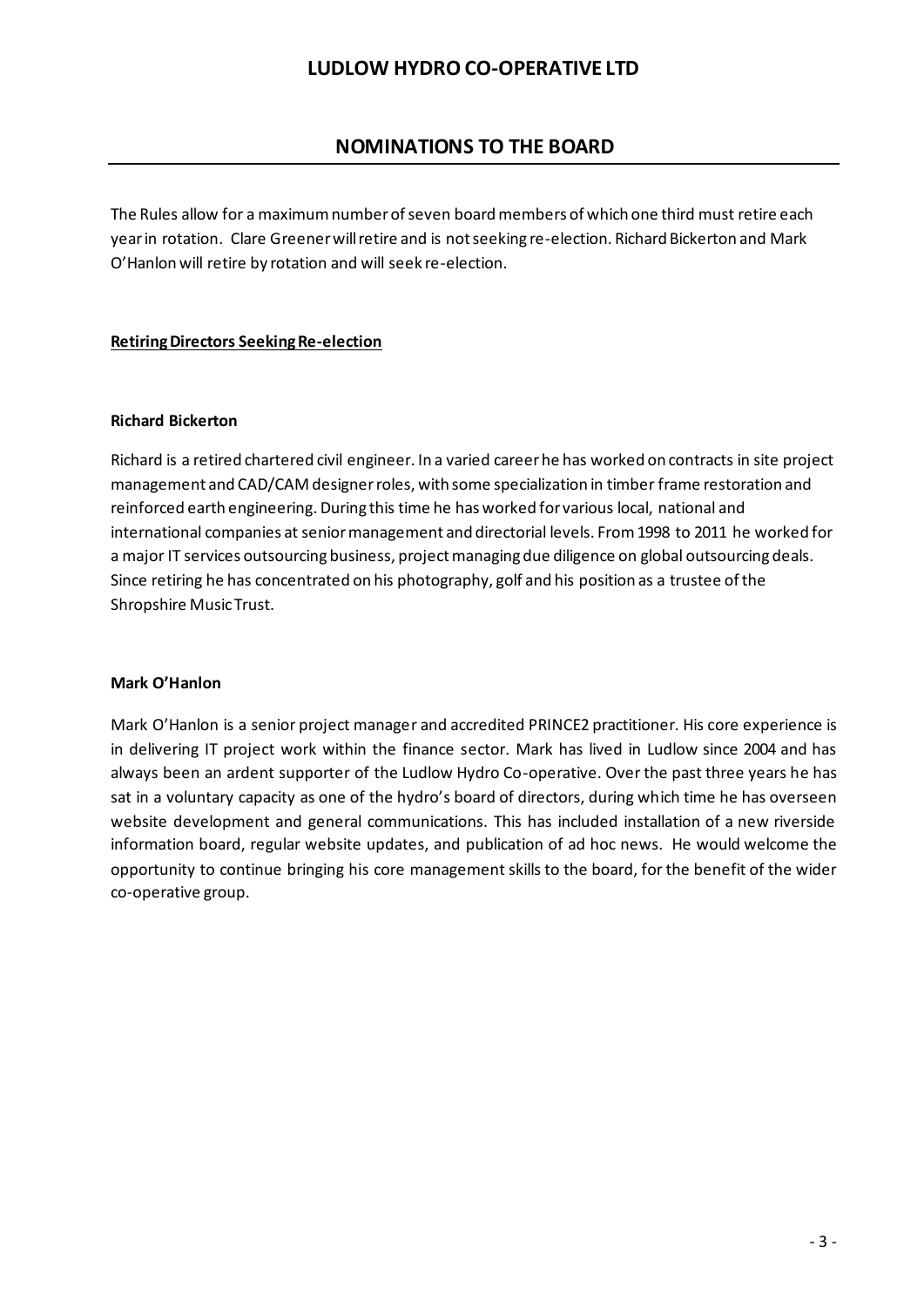### **MINUTES OF ANNUAL GENERAL MEETING**

HELD ON 26<sup>th</sup> MARCH 2021

The Annual General Meeting of Members was held at 6.00pm on 26 th March 2021 using a conference calling facility.

### **Members participating:**

A total of 20 Members participated in the call, and 20 postal and electronic votes were sent in advance. The quorum is 12 and the meeting was therefore quorate.

### **Apologies were received from 39 Members:**

Gareth Williams, Ian Bott, Mary Eminson, Richard Wildash, Nick Wright, Dr David Haigh, Jacqueline Lambert, Graham Lambert, John Farley, Margaret Davies, Richard Cooper, Peter Cooke, Pauline Cooke, Jackie Dowdeswell, Fred Dowdeswell, Sarah Ford, Margaret Shaw, Carol Byng, J Stuart Heathcote, Linda Scrannage, Philip Adams, Rachel Cockett, Martin Garland, Fern Hodges, Rodney Archard, Anusra Bell, Alan Pittam, John Farley, Colin Warrington, Robert Pardy, Maurice Prendergast, Owen Elias, Ann Arthur, Jenny Sayer, D. Mary Eminson, Jenny Marshall, Elizabeth Howells, Ron Gardner, Christine Gardner.

#### Participating: **The meeting was attended by Members**:

Anthony Shuster, Mark O'Hanlon, Angus Marshall, Dic Bickerton, Clive Walker, Jeff Rooker, Clare Greener, Robert Flintney, Ian Smout, Michael Penn, Rosemary Corke, John Daniels, Kelly Godwin, Seabury Salmon, Sheila Thackeray, Norman Pasley, David Currant, Philip Harper, Penny Cooper and Philip Dunne.

The Chairman, Anthony Shuster opened the meeting with a general introduction before moving onto the voting which was as follows: